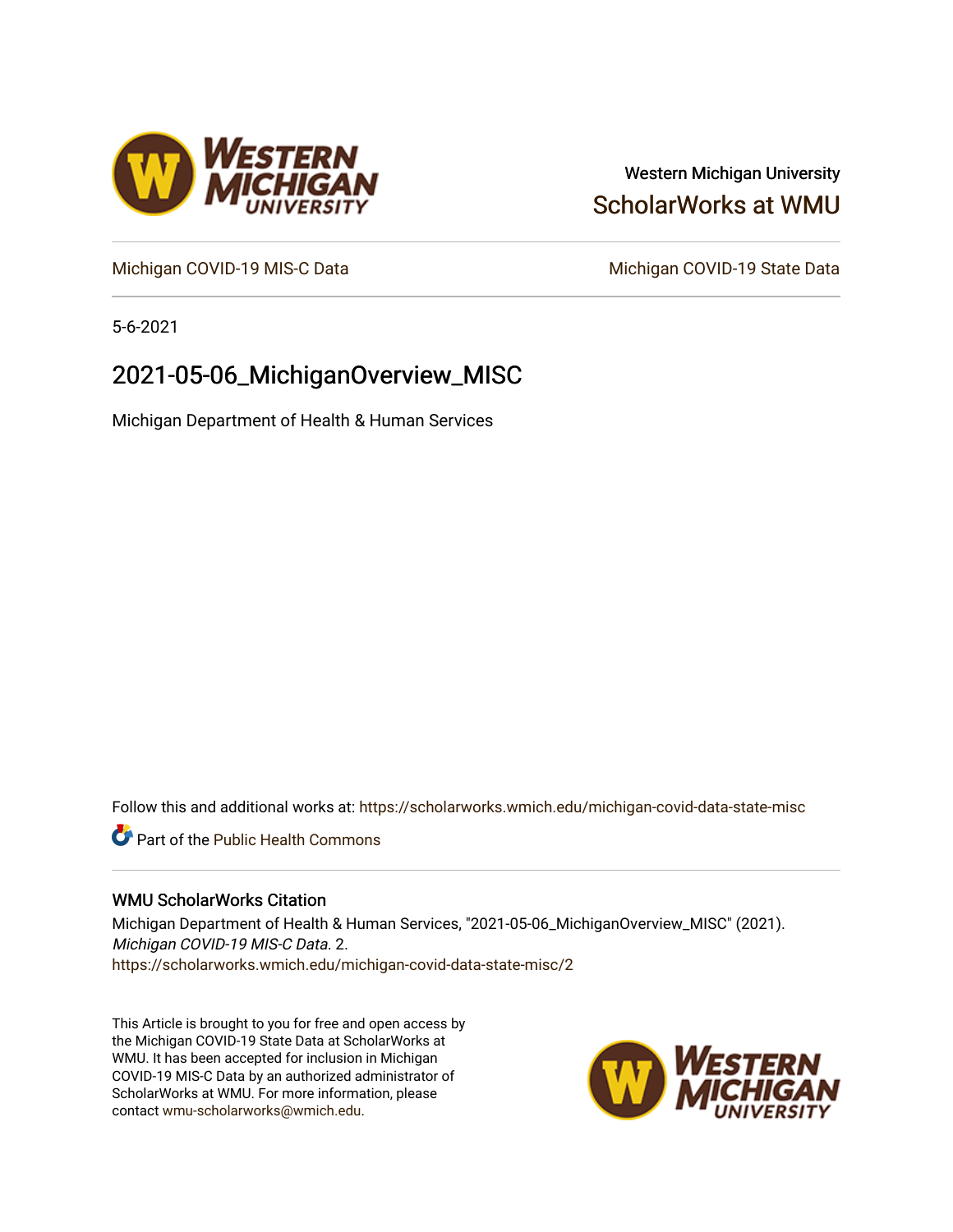# **MIS-C Data and Reporting**

#### **What is MIS-C?**

Multisystem Inflammatory Syndrome in Children (MIS-C) is a condition in children and adolescents under 21 years of age where multiple organ systems become inflamed or dysfunctional which occurs in association with illness. Children with MIS-C may have a fever and various symptoms, including abdominal (gut) pain, vomiting, diarrhea, neck pain, rash, bloodshot eyes, or feeling extra tired. We do not yet know what causes MIS-C. However, many children with MIS-C were infected with the virus that causes COVID-19, or had been around someone with COVID-19.

Health care providers and local health departments are asked to maintain a high degree of suspicion for MIS-C in pediatric and adolescent patients presenting with symptoms similar to Kawasaki Disease or ill individuals who have been previously exposed to COVID-19 with signs and symptoms. Patients have presented with persistent fever\*, hypotension, multiorgan (cardiac, gastrointestinal, renal, hematologic, dermatologic, and neurologic) involvement, and elevated inflammatory markers. Respiratory symptoms have been present in some, but are not a common finding.

\*Persistent fever is a measured fever of 100.4°F (38.0°C) or greater for at least 24 hours, or report of subjective fever lasting at least 24 hours.

#### **Reported Cases of Multisystem Inflammatory Syndrome in Children (MIS-C)**

*Data will be updated on the first and third Thursdays of the month.*

| Multisystem Inflammatory Syndrome in Children (MIS-C) Michigan Data Summary 5/6/2021 |                       |  |  |  |
|--------------------------------------------------------------------------------------|-----------------------|--|--|--|
| # Cases Confirmed and Reported to CDC*                                               | 115                   |  |  |  |
| <b>MIS-C associated Deaths</b>                                                       | 5 or fewer            |  |  |  |
| Cases admitted to ICU                                                                | 80 (69.6%)            |  |  |  |
| Onset Date Range                                                                     | 04/14/20 to 4/21/2021 |  |  |  |
| Age Range                                                                            | $0-20$ years          |  |  |  |

## \*Meets CDC Case definition **<https://emergency.cdc.gov/han/2020/han00432.asp>**

### **DEMOGRAPHIC INFORMATION (N=115)**

| <b>Age Group</b> | Count         | %             | Race                          | Count | $\%$  |
|------------------|---------------|---------------|-------------------------------|-------|-------|
| $0-4$ yrs        | 31            | 27.0%         | <b>Black/African American</b> | 44    | 38.2% |
| 5-10 yrs         | 49            | 42.6%         | Caucasian                     | 54    | 47.0% |
| $>10$ yrs        | 35            | 30.4%         | All Others / Unknown          | 17    | 14.8% |
| Gender           | <b>Counts</b> | $\frac{9}{6}$ | <b>Ethnicity</b>              | Count | $\%$  |
| Male             | 67            | 58.3%         | Not Hispanic or Latino        | 77    | 66.9% |
| Female           | 48            | 41.7%         | <b>Hispanic or Latino</b>     |       | 9.6%  |
| <b>Unknown</b>   |               | 0.0%          | <b>Unknown</b>                | 27    | 23.5% |